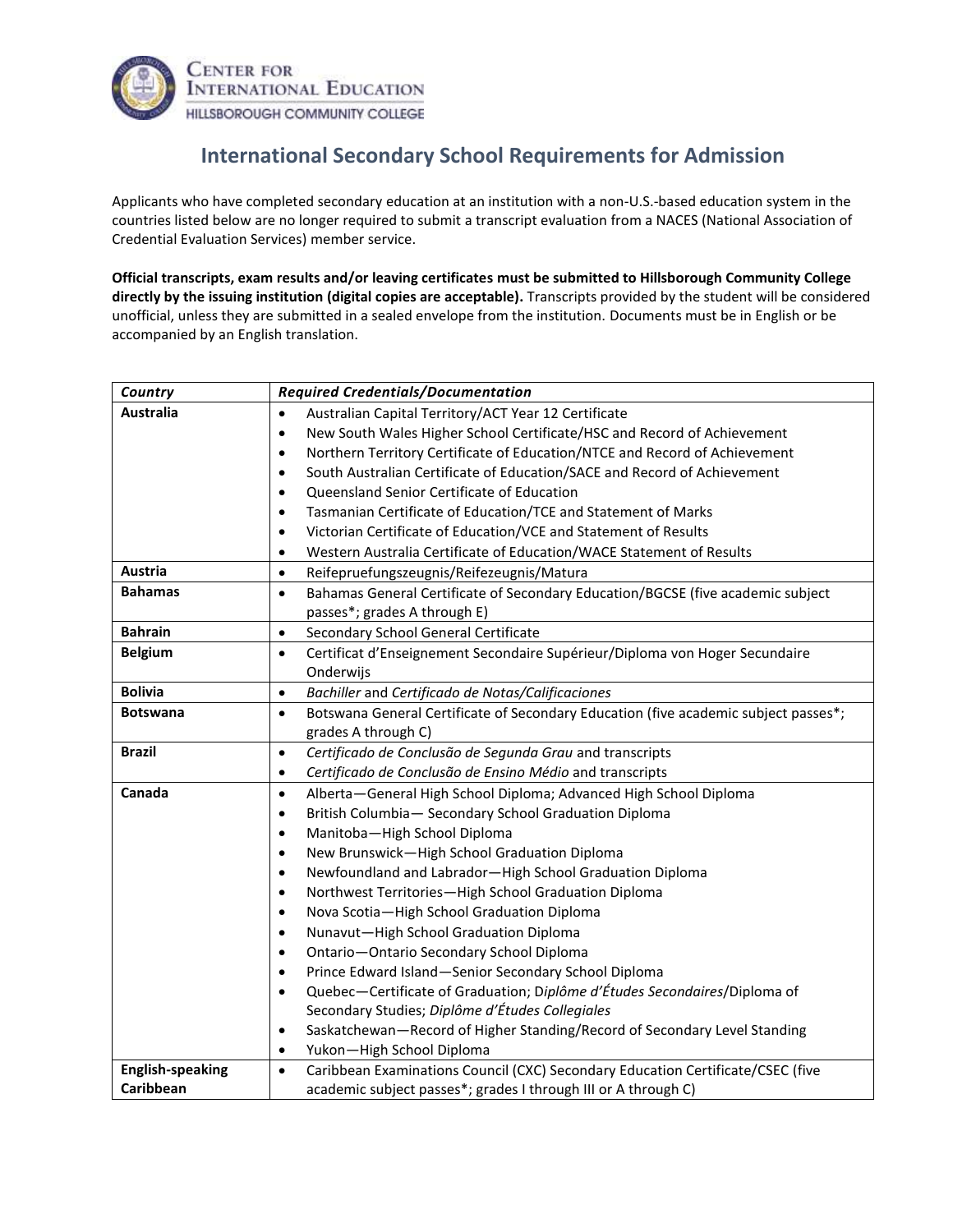

**CENTER FOR<br>INTERNATIONAL EDUCATION** 

HILLSBOROUGH COMMUNITY COLLEGE

| (includes Anguilla,          | Caribbean Examination Council (CXC) Advanced Proficiency Examinations/CAPE (two<br>$\bullet$                       |
|------------------------------|--------------------------------------------------------------------------------------------------------------------|
| Antigua, Barbados,           | academic subject passes*; grades A through E or I through V)                                                       |
| Belize, Cayman               | General Certificate of Secondary Education/GCSE (five academic subject passes*; grades<br>$\bullet$                |
| Islands, Dominica,           | A through E)                                                                                                       |
| Grenada, Guyana,             | International General Certificate of Secondary Education/IGCSE (five academic subject<br>$\bullet$                 |
| Jamaica, Montserrat,         | passes*; grades A through E)                                                                                       |
| St. Kitts-Nevis, St.         | General Certificate of Education, Advanced Levels/GCE AS/A-Level examinations (two<br>$\bullet$                    |
| Lucia, St. Vincent,          | academic subject passes**; grades A through E)                                                                     |
| Trinidad & Tobago,           |                                                                                                                    |
| <b>Turks and Caicos</b>      |                                                                                                                    |
| Islands, and British         |                                                                                                                    |
| Virgin Islands)<br>Colombia  |                                                                                                                    |
|                              | Bachiller and Certificado de estudios/calificaciones<br>$\bullet$                                                  |
| <b>Denmark</b>               | Studentereksamen<br>$\bullet$                                                                                      |
|                              | Højere Forberedelseksamen<br>$\bullet$                                                                             |
|                              | Højere Teknisk Eksamen                                                                                             |
|                              | Højere Handelseksamen<br>$\bullet$                                                                                 |
| <b>Ecuador</b>               | Bachillerato/Bachiller<br>$\bullet$                                                                                |
| <b>France</b>                | Diplôme de Baccalauréat<br>$\bullet$                                                                               |
|                              | Brevet de Technicien<br>$\bullet$                                                                                  |
|                              | Diplôme d'Access aux Études Universitaires<br>٠                                                                    |
| Gambia                       | West African Examinations Council (WAEC) Senior Secondary School Leaving Certificate<br>$\bullet$                  |
|                              | (five academic subject passes*; grades 40-100 or 1 through 6)                                                      |
| Germany                      | Zeugnis der Allgemeinen Hochschulreife or Abitur<br>$\bullet$                                                      |
|                              | Zeugnis der Fachhochschulreife<br>$\bullet$                                                                        |
| Ghana                        | Senior Secondary School Certificate/SSSCE (five academic subject passes*; grades 1<br>$\bullet$                    |
|                              | through 6 or A through E)                                                                                          |
|                              | West Africa Senior School Certificate Examination/WASSCE (five academic subject                                    |
|                              | passes*; grades A1 through C6)                                                                                     |
| Guatemala<br><b>Honduras</b> | <b>Bachiller</b><br>$\bullet$<br><b>Bachiller</b>                                                                  |
|                              | $\bullet$                                                                                                          |
| <b>Hong Kong</b>             | Hong Kong Diploma of Secondary Education/HKDSE (five academic subject passes*;<br>$\bullet$<br>grades 3 through 5) |
|                              |                                                                                                                    |
|                              | Hong Kong Advanced Level Examination/HKALE (five academic subject passes*; grades<br>A through E)                  |
|                              | Hong Kong Certificate of Education Examination/HKCEE (five academic subject passes*;                               |
|                              | grades A through E)                                                                                                |
| India                        | Higher Secondary Certificate/HSC earned after standard XII (grade 12)<br>$\bullet$                                 |
|                              | All-India Senior School Certificate/AISSC<br>$\bullet$                                                             |
|                              | Senior Secondary School Certificate (National Institute of Open Schooling)<br>$\bullet$                            |
|                              | Pre-university/degree certificate earned after standard XII (grade 12)<br>$\bullet$                                |
|                              | Intermediate Certificate (grade 12) for Goa and Andra Pradesh<br>٠                                                 |
|                              | Indian School Certificate<br>٠                                                                                     |
| Japan                        | Upper Secondary/High School Graduation Certificate and transcripts<br>$\bullet$                                    |
| Jordan                       |                                                                                                                    |
| <b>Kuwait</b>                | General Secondary Education Certificate (Tawjihi)<br>$\bullet$                                                     |
| Liberia                      | <b>General Secondary Education Certificate</b><br>$\bullet$                                                        |
|                              | Liberia Senior High School Certificate Examination/LSHSC (five academic subject<br>$\bullet$                       |
| Macau                        | passes*; grades 1 through 6)                                                                                       |
|                              | Senior Secondary School Certificate and transcripts<br>$\bullet$                                                   |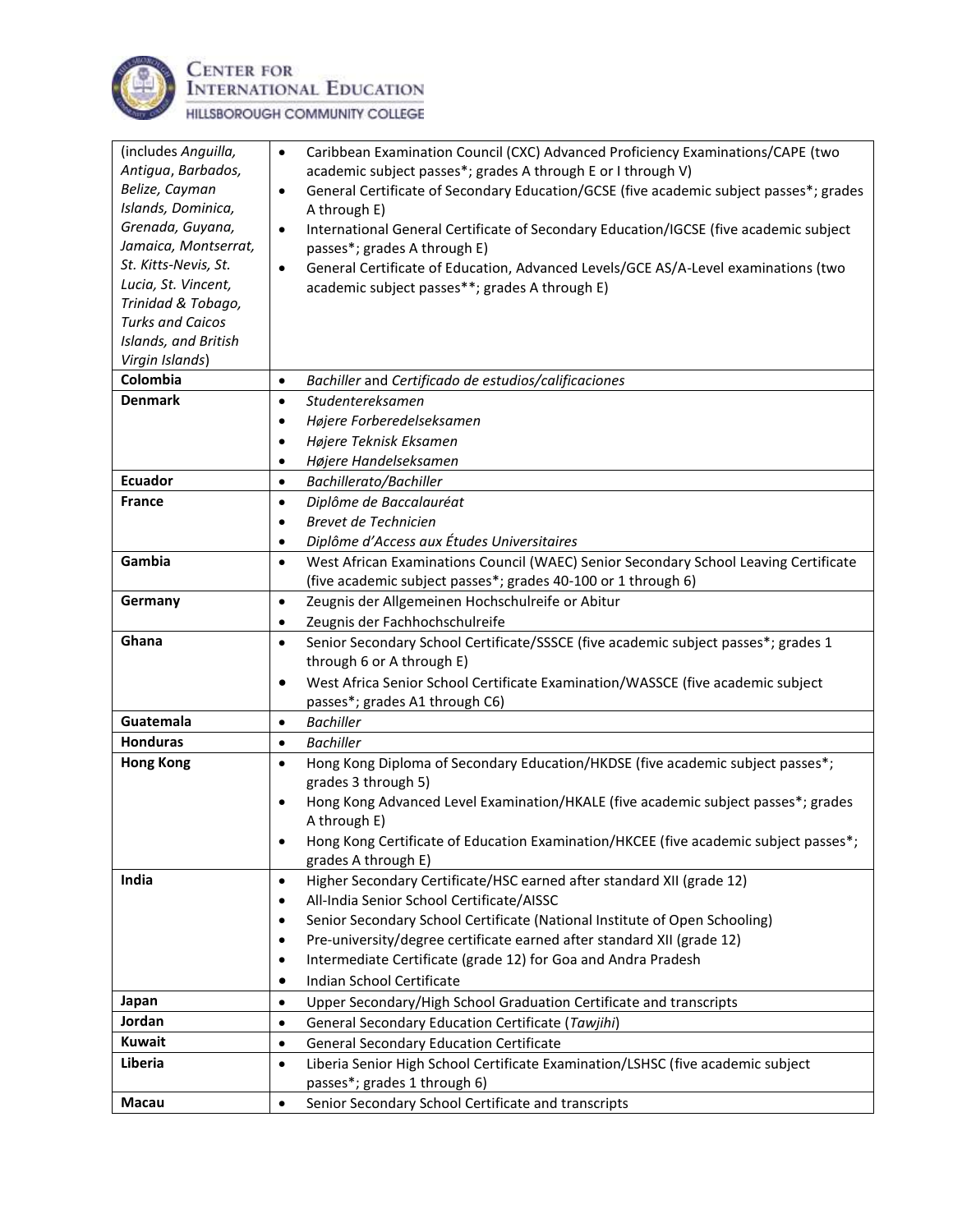

**CENTER FOR<br>INTERNATIONAL EDUCATION** 

HILLSBOROUGH COMMUNITY COLLEGE

| Madagaskar                                  | Baccalaureat de l'Enseignement Secondaire                                                             |
|---------------------------------------------|-------------------------------------------------------------------------------------------------------|
| Malawi                                      | Malawi School Certificate of Education (five academic subject passes*; grades 1 through<br>$\bullet$  |
|                                             | 6)                                                                                                    |
| Namibia                                     | International General Certificate of Secondary Education (five academic subject passes*;<br>$\bullet$ |
|                                             | grades A through E) and/or Advanced Levels (grades 1 through 4)                                       |
| <b>Mexico</b>                               | <b>Bachillerato</b><br>$\bullet$                                                                      |
| <b>Morocco</b>                              | Diplome/Attestation de Baccalauréat Marocain<br>$\bullet$                                             |
|                                             | Baccalauréat Technique<br>٠                                                                           |
| <b>Nepal</b>                                | Higher Secondary Certificate<br>$\bullet$                                                             |
| <b>Netherlands</b>                          | VWO (Voorbereidend Wetenschappelijk Onderwijs) (University Preparatory Education)<br>$\bullet$        |
|                                             | HAVO [Hoger Algemeen Voortgezet Onderwijs] (Senior General Secondary Education)<br>$\bullet$          |
|                                             | MBO (Middelbar Beroepsonderwijs)<br>$\bullet$                                                         |
| <b>Netherland Antilles</b>                  | VWO (Voorbereidend Wetenschappelijk Onderwijs) (University Preparatory Education)<br>$\bullet$        |
| (Includes Bonair,                           | HAVO (Hoger Algemeen Voortgezet Onderwijs) (Senior General Secondary Education)<br>$\bullet$          |
| Curaçao, Saba, Sint                         | SBO (Diploma Secundair Beroeps Onderwijs) (Diploma of secondary vocational<br>$\bullet$               |
| <b>Eustatius and Sint</b>                   | education)                                                                                            |
| Maarten)                                    |                                                                                                       |
| <b>New Zealand</b>                          | National Certificate of Educational Achievement/NCEA Level 2 (after conclusion of yr 12)<br>$\bullet$ |
|                                             | National Certificate of Educational Achievement/NCEA Level 3 (after conclusion of yr 13)<br>٠         |
|                                             | New Zealand University Entrance<br>٠                                                                  |
| <b>Nigeria</b>                              | West African Examinations Council Senior School Certificate (Five academic subject<br>$\bullet$       |
|                                             | passes*; grades A1 through C6)                                                                        |
|                                             | National Examinations Council (NECO) Senior School Certificate (Five academic subject<br>$\bullet$    |
|                                             | passes*; grades A1 through C6)                                                                        |
| <b>Norway</b>                               | Vitnemål fra den Videregående Skolen (Completion Certificate for Upper Secondary<br>$\bullet$         |
|                                             | School)                                                                                               |
|                                             |                                                                                                       |
| Oman                                        | General Education Diploma/Secondary School Leaving Certificate<br>$\bullet$                           |
| Peru                                        | Bachillerato/Bachiller Profesional<br>$\bullet$                                                       |
|                                             | Certificado Oficial de Estudios de Educacion Secundaria Comun<br>٠                                    |
|                                             | <b>Bachillerato Técnico</b><br>٠                                                                      |
| Qatar                                       | <b>General Secondary Education Certificate</b><br>$\bullet$                                           |
| <b>Russia</b>                               | Attestat o Srednom (Polnom) Obschem Obrazovanii (Certificate of Secondary General<br>$\bullet$        |
|                                             | Education)                                                                                            |
| Saudi Arabia                                | <b>General Secondary Education Certificate</b><br>$\bullet$                                           |
| Sierra Leone                                | West African Examinations Council Senior School Certificate (five academic subject<br>$\bullet$       |
|                                             | passes*; grades 1 through 6)                                                                          |
| South Korea                                 | Certificate of Graduation/Senior High School Diploma<br>$\bullet$                                     |
| <b>Spain</b>                                | <b>Bachillerato</b><br>$\bullet$                                                                      |
| Sudan                                       | Sudan Secondary School Certificate (five academic subject passes*; grades 60-100)<br>$\bullet$        |
| Swaziland                                   | General Certificate of Education (five academic subject passes*; grades 1 through 6)<br>$\bullet$     |
| Sweden                                      | Avgångsbetyg or Slutbetyg från Gymnasieskola (School Leaving Certificate from Upper<br>$\bullet$      |
|                                             | Secondary School)                                                                                     |
|                                             | Hoegskoleforberedande examen (Higher Education Preparatory Diploma)<br>٠                              |
| Uganda                                      | Uganda Certificate of Education (five academic subject passes*; grades 1 through 6) or<br>$\bullet$   |
|                                             | the Uganda Advanced Certificate of Education (grades A through E)                                     |
| <b>United Kingdom &amp;</b>                 | General Certificate of Secondary Education (GCSE) examinations (five academic subject<br>$\bullet$    |
| <b>British Crown</b><br><b>Dependencies</b> | passes*; grades A through E)                                                                          |